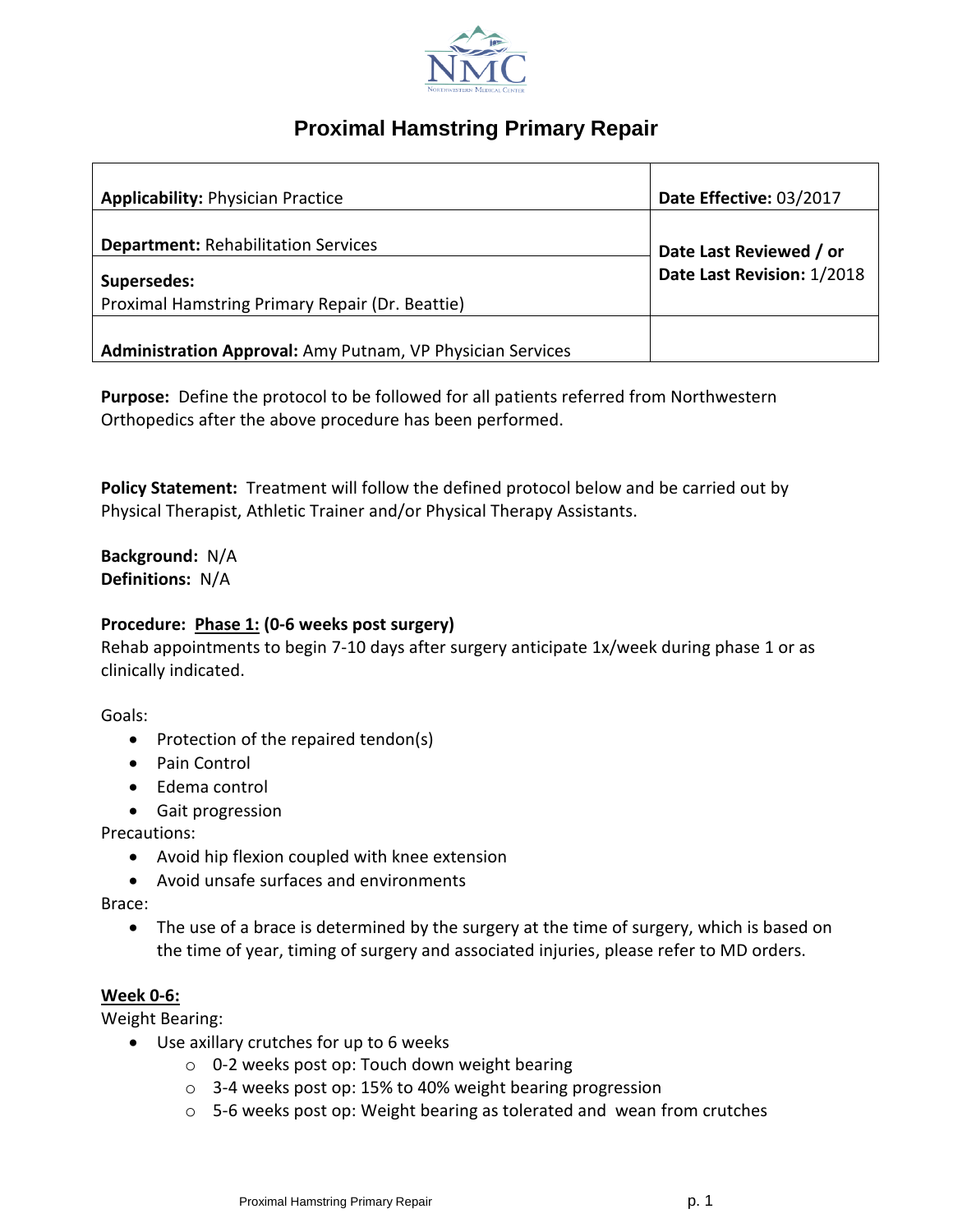

Edema Management:

- Ice/cryocuff
- Elevation
- Tensogrip/kinesiotaping
- **ESTIM as indicated**

Suggested Therapeutic exercise:

- Quad set
- Ankle pumps
- Passive knee range of motion (ROM) with no hip flexion during knee extension
- Abdominal isometrics
- Scar mobilization
- Post-op weeks 3-4: Begin pool walking (without hip flexion coupled with knee extension), hip abduction, hip extension, and balance exercises.
- Cardiovascular exercises:
	- o Upper body circuit training or upper body ergometer (UBE)

# **Phase 2: (Begin after meeting Phase 1 goals, usually 6 weeks after surgery)**

Rehab appointments: once every 1-2 weeks or as clinically indicated Goals:

- Normalize gait
- Resolve pain and edema
- Good control and no pain with functional movements including step up/down, squat, partial lunge (do not exceed 60° of knee flexion)

Precautions:

- Avoid dynamic stretching
- Avoid loading the hip at deep flexion angles
- No impact or running

Suggested Therapeutic exercise:

- Non-impact balance and proprioceptive drills begin with double leg and gradually progressing to single leg
- Stationary bike
- Gait training
- Begin hamstring strengthening start by avoidance of lengthened hamstring position (hip flexion combined with knee extension) by working hip extension and knee flexion movements separately; begin with isometric and concentric strengthening with hamstring sets, heel slides, double leg bridge, standing leg extension, and physioball curls.
- Hip and core strengthening
- Cardiovascular exercises:
	- o Upper body circuit training or UBE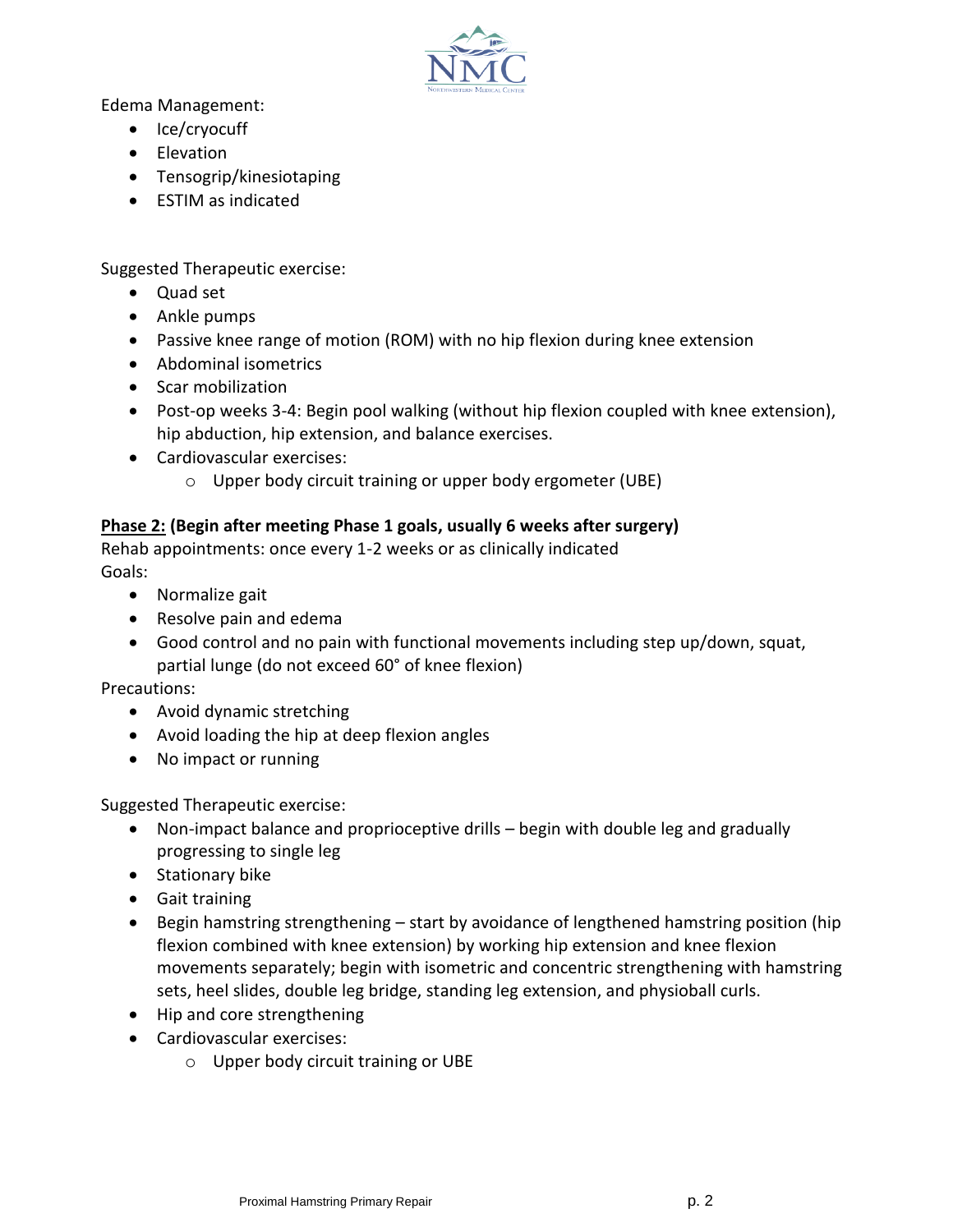

Progression Criteria:

- Normal gait on all surfaces
- Ability to carry out functional movements without unloading the affected leg or pain while demonstrating good control
- Single leg balance greater than 15 seconds
- Normal (5/5) hamstring strength in prone with knee in a position of at least 90° knee flexion

# **Phase 3: (Begin after meeting Phase 2 criteria, usually 3 months after surgery)**

Rehab appointments: once every 1-2 weeks or as clinically indicated Goals:

- Good control and no pain with sport or work specific movements including impact Precautions:
	- No pain during strength training
	- Post-activity soreness should resolve within 24 hours

Suggested therapeutic exercise:

- Continue hamstring strengthening progress towards strengthening in lengthened hamstring positions; begin to incorporate eccentric strengthening with single leg forward leans, single leg bride lowering, prone foot catches, and assisted Nordic curls.
- Hip and core strengthening
- Impact control exercises beginning 2 feet to 2 feet, progressing from 1 foot to the other then 1 foot to the same foot
- Movement control exercise beginning with low velocity, single plane activities and progressing to higher velocity, multi-plane activities
- Initiate running drills, but no sprinting to Phase 4
- Cardiovascular exercises:
	- o Biking
	- o Elliptical machine
	- o Stairmaster
	- o Swimming or deep water running

Progression Criteria:

 Dynamic neuromuscular control with multi-plane activities at low to medium velocity without pain or swelling

### **Phase 4: (Begin after meeting Phase 3 criteria, usually 4-5 months after surgery)**

Rehab appointments: ideally patient performing exercise program independently in gym setting with follow up rehab appointments for progression as indicated. Goals:

 Good control and no pain with sport or work specific movements including impact Precautions:

- No pain during strength training
- Post-activity soreness should resolve within 24 hours